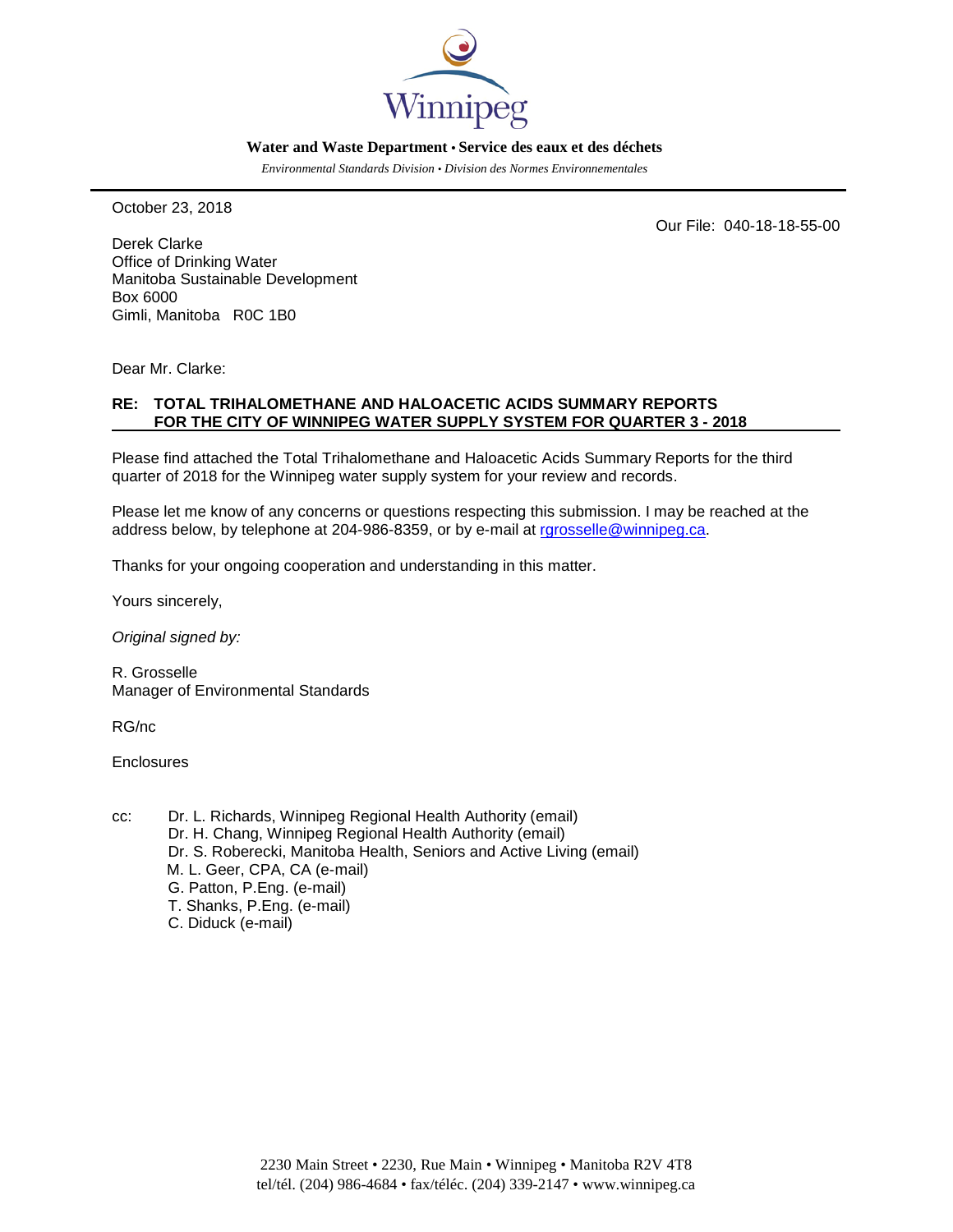## **CITY OF WINNIPEGWATER AND WASTE DEPARTMENTENVIRONMENTAL STANDARDS DIVISION**

# Total Trihalomethane Summary Report

**Reporting Period: Quarter 3 2018**

**License: PWS-09-412-01**

|                             | <b>DISTRIBUTION SYSTEM THM RESULTS (ug/L)</b> |              |       |              |              |              |
|-----------------------------|-----------------------------------------------|--------------|-------|--------------|--------------|--------------|
| <b>ISAMPLE DATE</b>         | <b>WC-12</b>                                  | <b>WC-06</b> | NW-05 | <b>NE-09</b> | <b>SE-07</b> | <b>SW-08</b> |
| Monday, November 6, 2017    | 25                                            | 19           | 25    | 27           | 20           | 21           |
| Monday, February 5, 2018    | 35                                            | 33           | 44    | 40           | 34           | 37           |
| Monday, May 7, 2018         | 30                                            | 30           | 31    | 33           | 32           | 31           |
| Tuesday, August 7, 2018     | 54                                            | 54           | 57    | 58           | 53           | 56           |
| <b>IRUNNING AVERAGE THM</b> | 36                                            | 34           | 39    | 40           | 35           | 36           |

#### COMMENTS:

NS - NO SAMPLENR - NO RESULT

**Methodology** 

Modified from EPA Method 5021A, "Volatile Organic Compounds in Various Sample Matrices Using Equilibrium Headspace Analysis", Revision 2, July 2014 and EPA Method 8260B, "Volatile Organic Compounds by Gas Chromatography/Mass Spectrometry (GC/MS)", Revision 3, August 2006.

| Report Compiled by: | H.Demchenko | Approved in Sample Manager by: | C.Diduck        |  |
|---------------------|-------------|--------------------------------|-----------------|--|
|                     |             |                                |                 |  |
| File: WQR4          |             | Date Approved:                 | October 4, 2018 |  |

N:\Environmental Standards\Analytical Services\WQ Data\Routine Water Quality\2018\[Quarterly THM 2018.xlsx]THM Q3